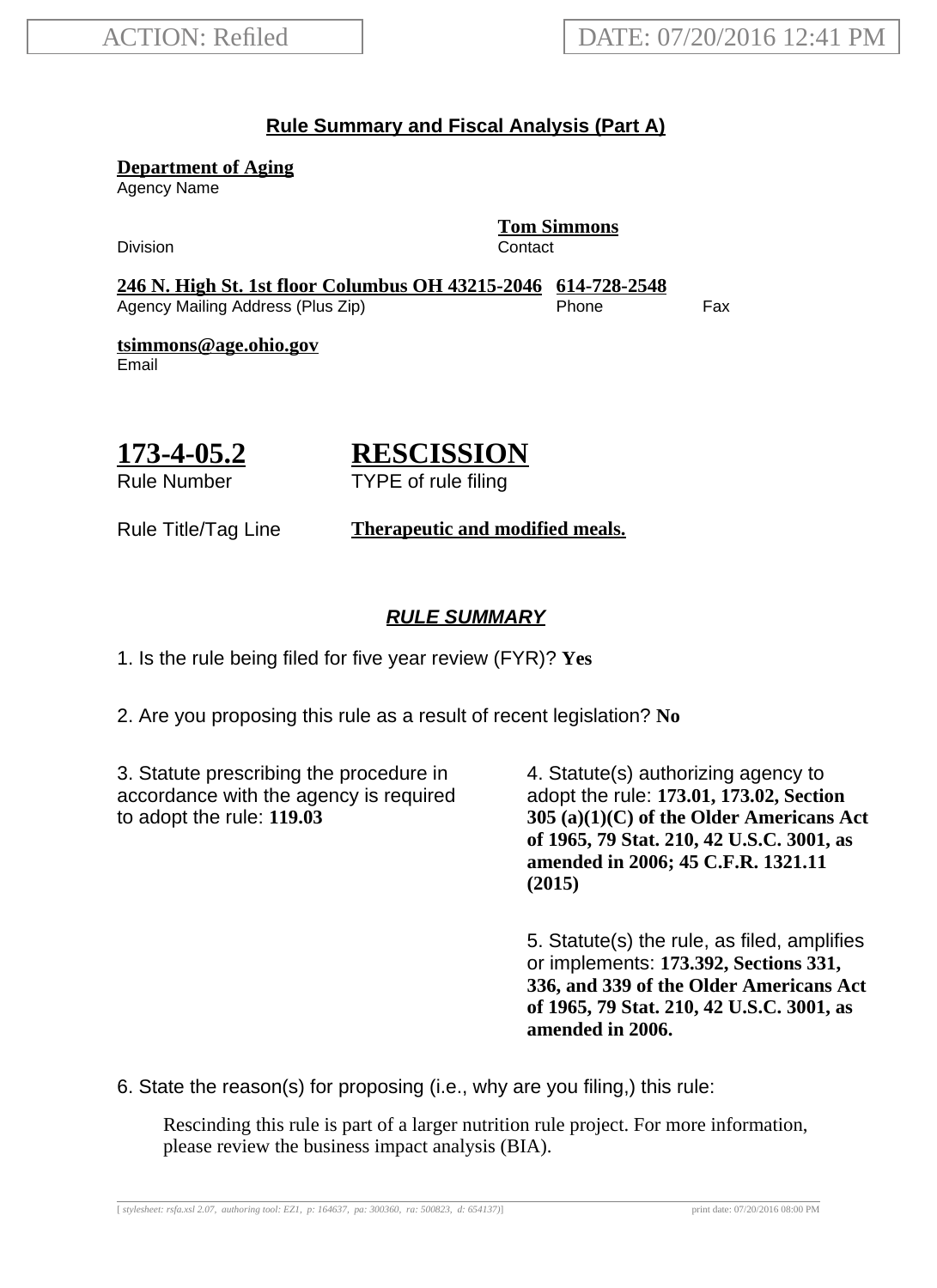7. If the rule is an AMENDMENT, then summarize the changes and the content of the proposed rule; If the rule type is RESCISSION, NEW or NO CHANGE, then summarize the content of the rule:

The rule regulates AAA-provider agreements involving therapeutic diets (and diet orders). Please review the BIA and its appendices for detailed information.

8. If the rule incorporates a text or other material by reference and the agency claims the incorporation by reference is exempt from compliance with sections 121.71 to 121.74 of the Revised Code because the text or other material is **generally available** to persons who reasonably can be expected to be affected by the rule, provide an explanation of how the text or other material is generally available to those persons:

*This response left blank because filer specified online that the rule does not incorporate a text or other material by reference.*

9. If the rule incorporates a text or other material by reference, and it was **infeasible** for the agency to file the text or other material electronically, provide an explanation of why filing the text or other material electronically was infeasible:

*This response left blank because filer specified online that the rule does not incorporate a text or other material by reference.*

10. If the rule is being **rescinded** and incorporates a text or other material by reference, and it was **infeasible** for the agency to file the text or other material, provide an explanation of why filing the text or other material was infeasible:

*This response left blank because filer specified online that the rule does not incorporate a text or other materials by reference.*

11. If **revising** or **refiling** this rule, identify changes made from the previously filed version of this rule; if none, please state so. If applicable, indicate each specific paragraph of the rule that has been modified:

On July 20, 2016, ODA refiled the rule. For more information, please review the RSFAs for the proposed new rules for Chapter 173-4.

#### 12. Five Year Review (FYR) Date: **4/18/2016**

(If the rule is not exempt and you answered NO to question No. 1, provide the scheduled review date. If you answered YES to No. 1, the review date for this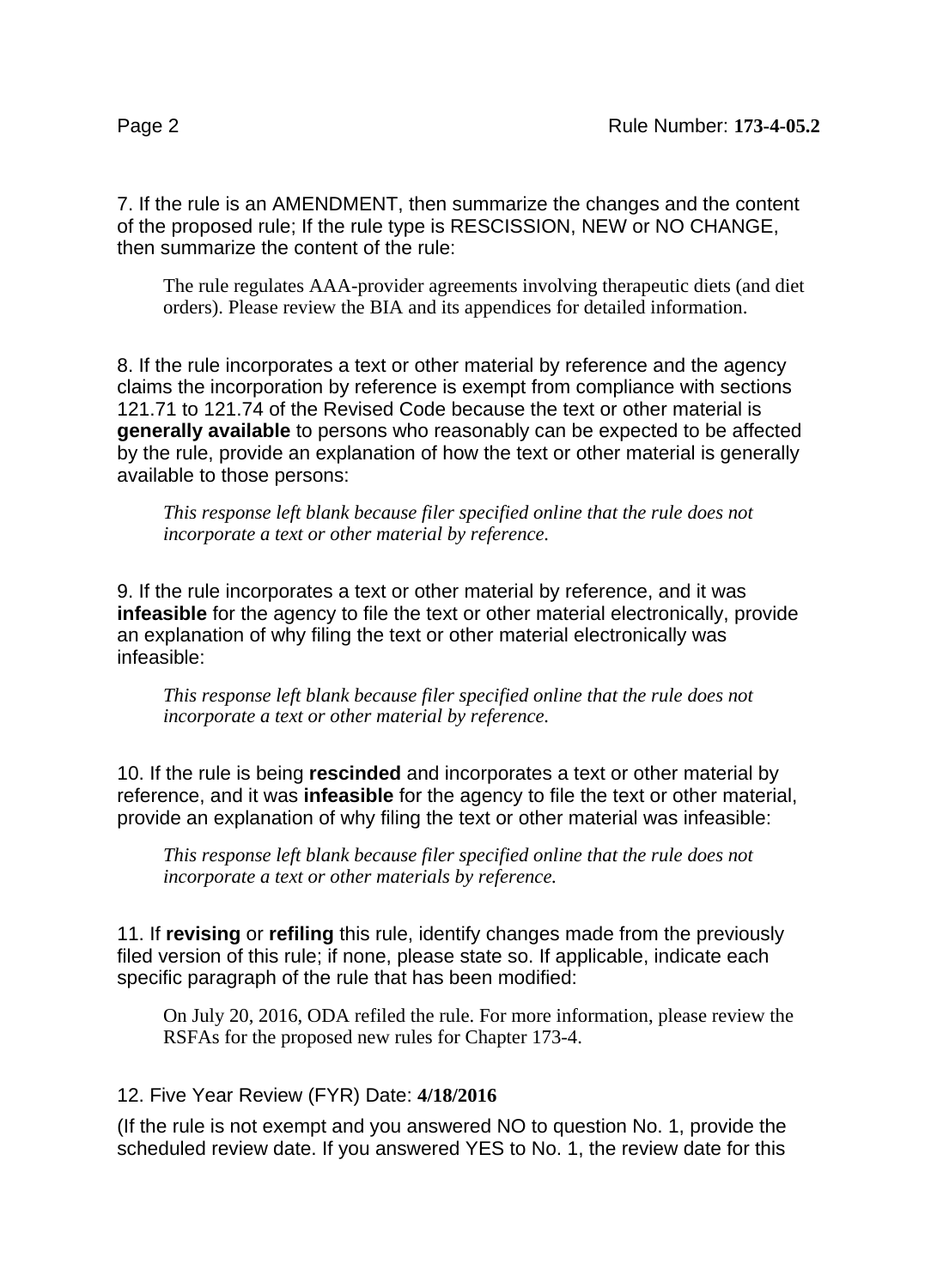rule is the filing date.)

NOTE: If the rule is not exempt at the time of final filing, two dates are required: the current review date plus a date not to exceed 5 years from the effective date for Amended rules or a date not to exceed 5 years from the review date for No Change rules.

### **FISCAL ANALYSIS**

13. Estimate the total amount by which this proposed rule would **increase / decrease** either **revenues / expenditures** for the agency during the current biennium (in dollars): Explain the net impact of the proposed changes to the budget of your agency/department.

This will have no impact on revenues or expenditures.

\$0.00

Rescinding the rule would not impact the biennial budget the Ohio General Assembly established for ODA.

14. Identify the appropriation (by line item etc.) that authorizes each expenditure necessitated by the proposed rule:

GRF-490-411 Senior Community Services.

3220-490-618 Federal Aging Grants.

3M40-490-612 Federal Independence Services.

15. Provide a summary of the estimated cost of compliance with the rule to all directly affected persons. When appropriate, please include the source for your information/estimated costs, e.g. industry, CFR, internal/agency:

There is no cost of compliance directly associated with rescinding the rule because ODA would be simultaneously adopting a new rule in its place. For information on the cost of complying with the new rule, please review the BIA and its appendices.

16. Does this rule have a fiscal effect on school districts, counties, townships, or municipal corporations? **No**

17. Does this rule deal with environmental protection or contain a component dealing with environmental protection as defined in R. C. 121.39? **No**